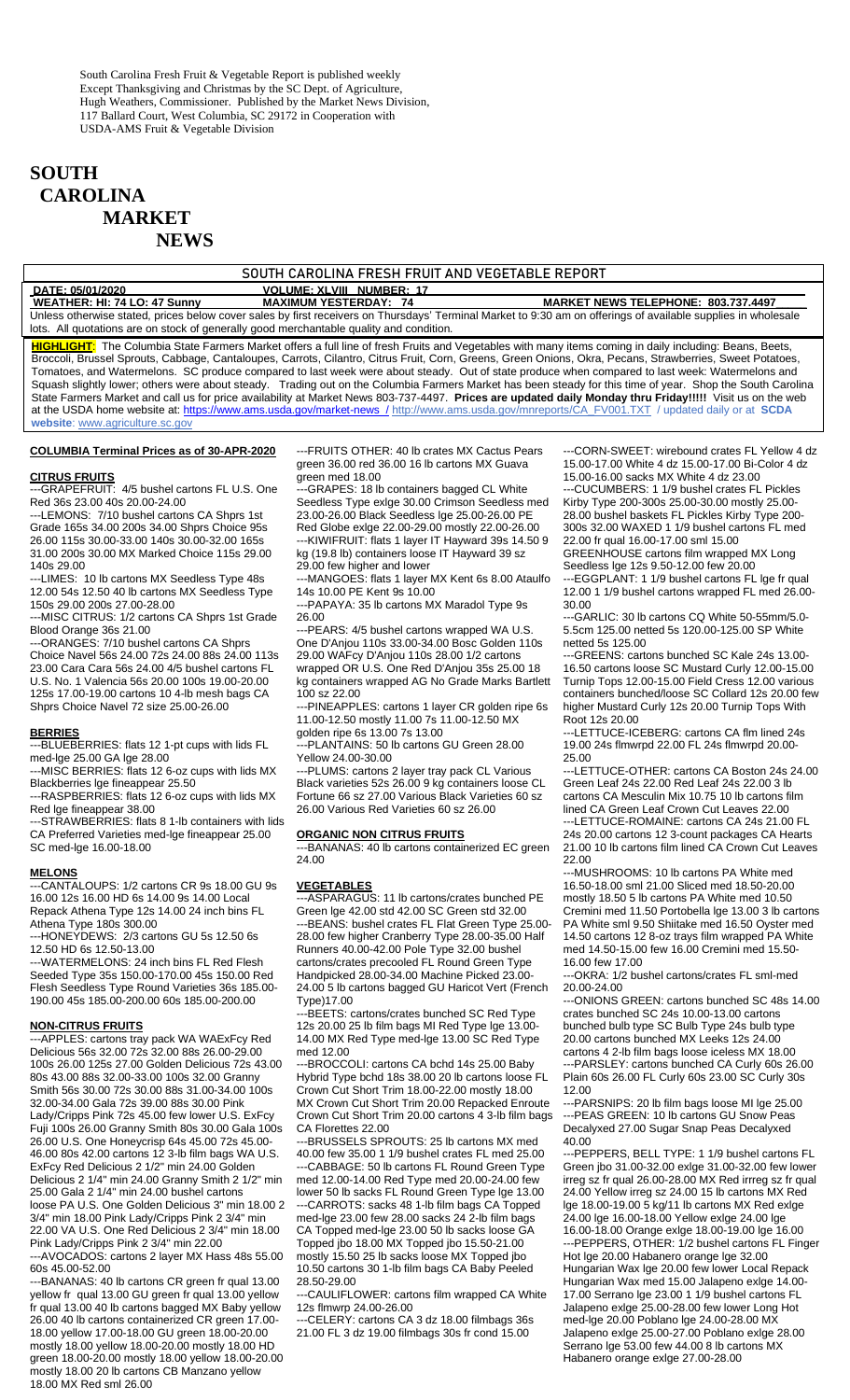---RADISHES: cartons topped 30 6-oz film bags AZ Red 19.00 FL Red 12.50 cartons topped 14 1-lb film bags AZ Red 19.00 FL Red 12.50 40 lb film bags topped FL Red 24.00-31.00

---RHUBARB: 20 lb cartons WA WAExFcy lge 38.00

---RUTABAGAS: WAXED 50 lb cartons CD Ontario CDOne wxd lge 29.00-32.00 mostly 29.00-30.00 ---SPINACH: cartons 12 10-oz film bags CA Flat 18.50-20.00 few lower cartons 4 2-1/2 lb film bags CA Flat 18.50

---SQUASH: 1/2 bushel cartons FL Zucchini sml 13.00-17.00 few 18.00 med 12.00-15.00 Yellow Straightneck sml 14.00-17.00 mostly 15.00-17.00 med 12.00-15.00 3/4 bushel cartons FL Yellow Crookneck sml 25.00-28.00 med 15.00 bushel cartons MX Butternut med 20.00-25.00 Spaghetti med 25.00 1 1/9 bushel cartons FL Acorn med 37.00-40.00 Butternut med 32.00-33.00 Spaghetti med 32.00-35.00 35 lb min containers MX Grey med 38.00

---SWEET POTATOES: 40 lb cartons NC U.S. No. 1 Orange Types 18.00-22.00 No Grade Marks Orange Types med 12.00-17.00 mostly 14.00-17.00 jbo 14.00-16.00

---TOMATOES: 25 lb cartons loose FL U.S. Comb Mature Greens light red 5x6 sz 20.00 6x6 sz 20.00 Immature Greens 5x6 sz 25.00-26.00 Vine Ripes light red jbo 22.00-24.00 few lower xlge 22.00-24.00 few lower 5x6 sz 22.00-24.00 6x6 sz 19.00-20.00 25 lb cartons place pack FL U.S. Comb Vine Ripes yellow 5x6 sz 25.00 Local Repack U.S. Comb Mature Greens light red 5x6 sz 22.00 6x6 sz 22.00 cartons 2 layer Local Repack U.S. Comb Mature Greens light red 4x4s 20.00 4x5s 20.00 5x5s 20.00 5x6s 20.00 20 lb cartons loose FL Vine Ripe – Heirloom Varieties Brandywine yellow jbo 30.00 Cherokee Purple med-lge 30.00

---TOMATOES, CHERRY: flats 12 1-pt baskets FL Red med 14.00-15.00 few higher flats 12 1-pt cups with lids FL Red med 15.00 Heirloom Varieties med 25.00 20 lb cartons loose FL Red med 25.00 ADAPTED ENVIRONMENT flats 12 1-pt baskets MX Red med 14.00

---TOMATOES, GRAPE TYPE: flats 12 1-pt containers with lids FL red 13.00-15.00 20 lb cartons loose FL red 22.00-25.00 few 18.00 ADAPTED ENVIRONMENT flats 12 1-pt containers with lids MX red 13.00

---TOMATOES, PLUM TYPE: 25 lb cartons loose FL Roma lge 25.00-29.00 few lower MX Roma light red lge 28.00

---TURNIPS: 25 lb film bags MI Purple Top med 16.50-17.00 SC Purple Top lge 12.00-14.00 ---VEGETABLES OTHER: cartons 12 4-oz packages SC Alfalfa Sprouts 12.00 35 lb crates MX Cactus Leaf (Nopales) 20.00 1 layer containers CA Radicchio Round Red 9s 19.00 12s 19.00

#### **ONIONS AND POTATOES**

---ONIONS DRY: Yellow Granex - Marked Sweet GA Vidalia District U.S. One 50 lb sacks jbo 30.00- 32.00 med 30.00 40 lb cartons jbo 26.00-27.00 25 lb sacks jbo 16.00-17.00 master container 10 5-lb mesh sacks jbo 35.00 med 30.00-33.00 master container 16 3-lb mesh sacks med 28.00-30.00 Grano MX No Grade Marks 50 lb sacks col 13.50 jbo 13.00-17.00 mostly 13.00 25 lb sacks jbo 8.50 sacks 16 3-lb mesh bags med 21.00 few 28.00 Hybrid WA U.S. One 50 lb sacks jbo 15.00 White MX 50 lb sacks jbo 22.50-27.00 Red Globe Type MX 25 lb sacks jbo 11.50 few higher WA U.S. One 25 lb sacks jbo 13.00-15.00 mostly 13.00 ---POTATOES: Russet Burbank ID U.S. One 50 lb cartons 60s 23.00 few much higher 70s 23.00 80s 22.00 90s 21.00 100s 20.00 Norkotah CO U.S. One baled 5 10-lb film bags non sz A 19.50 baled 10 5-lb film bags non sz A 20.00 ID U.S. One baled 5 10-lb film bags non sz A 16.00 baled 10 5-lb film bags non sz A 16.00 WA U.S. One 50 lb cartons 50s 32.00 70s 32.00 80s 29.00 Repacked Enroute U.S. One 50 lb cartons 50s 23.00 60s 23.00 70s 23.00 80s 22.00 90s 21.00 No Grade Marks 50 lb paper sacks 100s 20.00 Round Red FL U.S. One 50 lb cartons sz B 36.00 Creamers 3/4-1 5/8" 50.00 50 lb paper sacks sz A 30.00-38.00 sz B 38.00- 39.00 U.S. Two 50 lb paper sacks sz A 23.50-28.00 sz B 24.50-26.00 WA U.S. One 50 lb cartons sz A 35.00 Repacked Enroute U.S. One baled 10 5-lb film bags sz A 28.00 Round White CD Quebec Canada No. 1 Washed 50 lb paper sacks sz A 28.00 Chef 23.00 FL U.S. One 50 lb cartons sz A 39.00 Creamers 3/4-1 5/8" 56.00-60.00 50 lb paper sacks sz A 40.00-42.00 sz B 32.00-35.00 U.S. Two 50 lb paper sacks sz A 28.00-34.00 Long White WA U.S. One 50 lb cartons sz A 36.00 Purple Type FL U.S. One 50 lb cartons sz B 28.00 Yellow Type Yukon Gold FL U.S. Two 50 lb paper sacks sz A 28.00 Repacked Enroute No Grade Marks 50 lb paper sacks sz A 23.00 sz B 23.00

### **NUTS**

---PEANUTS: 50 lb sacks NM Valencia Raw 52.00- 56.00 mostly 54.00-55.00 Repacked Enroute Virginia Raw jbo 50.00 one label 40.00 25 lb sacks NC Virginia Roasted jbo 30.00 Roasted And Salted jbo 30.00 NM Valencia Raw 28.00-30.00 Roasted 27.00 Roasted And Salted 27.00 few higher Repacked Enroute Virginia Raw jbo 23.00 sacks 20 2-lb mesh bags NM Valencia Raw 55.00-58.00 bushel crates FL Runner Green 45.00-48.00 few higher bushel mesh sacks FL Virginia Green jbo 50.00

#### **MISC HERBS**

---ANISE: cartons CA 24s 32.00 -ARRUGULA: cartons 2 1-1/2 lb film bags

FL Baby Type 20.00

---BASIL: 1 lb film bags CA AIR lse 10.00 GREENHOUSE 1 lb film bags SC lse 10.00 -CHIVES: 1 lb film bags bunched CA AIR 12s 12.00

---CILANTRO: crates bunched MX 60s 16.00

cartons bunched CA 30s 14.50 SC 30s 12.00 Local Repack 30s 10.00

---DILL: 1 lb film bags bunched CA AIR 12s 10.00 ---DRY ESCHALLOT: 5 lb sacks NL lge 10.00 Repacked Enroute lge 14.00

-MINT: 1 lb film bags CA AIR 12s 10.00 ---OREGANO: 1 lb film bags bunched CA AIR

12s 12.00 --ROSEMARY: 1 lb film bags bunched CA

AIR 12s 12.00

---SAGE: 1 lb film bags bunched CA AIR

12s 10.00 ---TARRAGON: 1 lb film bags MX AIR 10.00

---THYME: 1 lb film bags CA AIR 12s 10.00

#### **MISC TROPICAL FRUIT AND VEG**

---CHAYOTE: 40 lb cartons MX 25.00 40 lb reusable plastic containers (RPC) MX Prickly Type 27.00

---COCONUTS: 40 lb sacks MX Fresh 30s 42.00

---GINGER ROOT: 30 lb cartons CQ 68.00 CR 65.00 HD 68.00

---JICAMA: 38-40 lb containers MX 24.00 few 32.00

---TAMARINDO: 25 lb cartons loose MX Sweet 60.00

---TARO: 40 lb sacks MX Dasheen (Coco, Islena) lge 30.00

---TOMATILLOS: 25 lb containers MX 25.00 38 lb reusable plastic containers (RPC) MX 39.00 ---YUCA (CASSAVA): WAXED 37 lb cartons CR 26.00

### **MISC ASIAN VEGETABLES**

---BEAN SPROUTS: 5 lb film bags SC 7.50

---BOK CHOY: WGA crates CA 34.00

---CHINESE CABBAGE: WGA crates CA Nappa 38.00